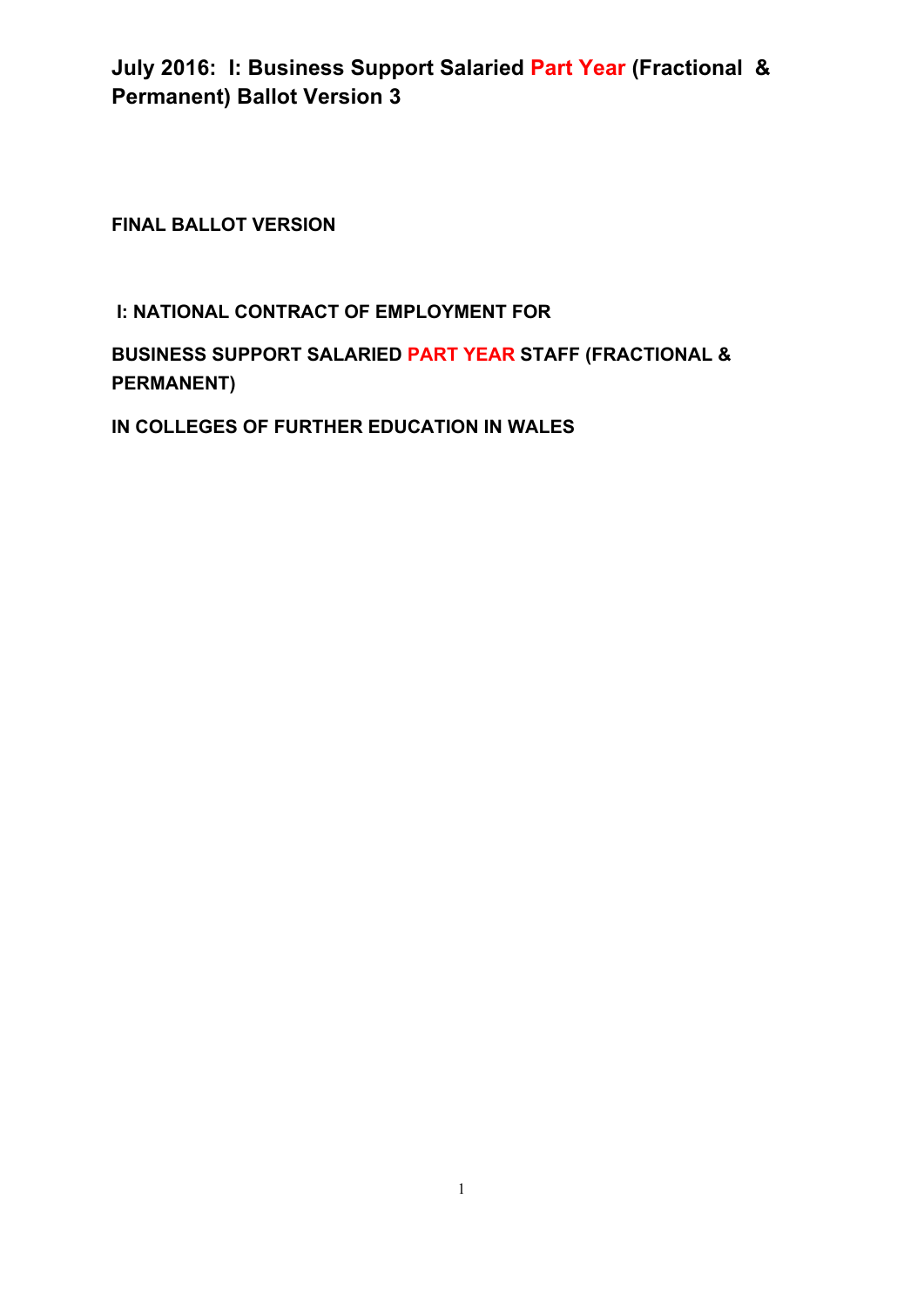| THE EMPLOYER:         | [Name and address of Corporation <sup>1</sup> ] ("the Corporation") |
|-----------------------|---------------------------------------------------------------------|
| <b>THE EMPLOYEE:</b>  | [Name and address of Employee]                                      |
| <b>DATE OF ISSUE:</b> |                                                                     |

### **1. Date of Commencement**

- 1.1 Your permanent employment commenced / shall commence on [.].
- 1.2 Your period of continuous employment [will begin/began] on [ $\cdot$ ].
- 1.3 If you are made redundant your period of service with certain other employers will be aggregated with your service with the Corporation for the purpose of determining your redundancy payment. This is in accordance with the Redundancy Payments (Continuity of Employment in Local Government, Etc) (Modification) Order 1999 as amended from time to time.
- 1.4 Your appointment is made in accordance with the Corporation's recruitment and selection procedures and may be subject to the receipt of a satisfactory enhanced CRB disclosure and two satisfactory professional references.

### **2. Duration**

The Employment shall continue until terminated in accordance with the provisions contained herein.

### **3. Probationary Period**

<u> 1989 - Jan Samuel Barbara, margaret e</u>

The first 6 months of your employment will be a probationary period, during which your suitability for the position to which you have been appointed will be assessed. The Corporation reserves the right to extend your probationary period if, in its opinion, circumstances so require. During your probationary period, or at the end of it, your employment may be terminated either by you or by the Corporation on giving one month's written notice. You will be deemed to have passed your probationary period unless you are notified otherwise in writing.

 $1$  Not all colleges have Corporations. In this document the term 'Corporation' includes governing bodies or other supervisory boards.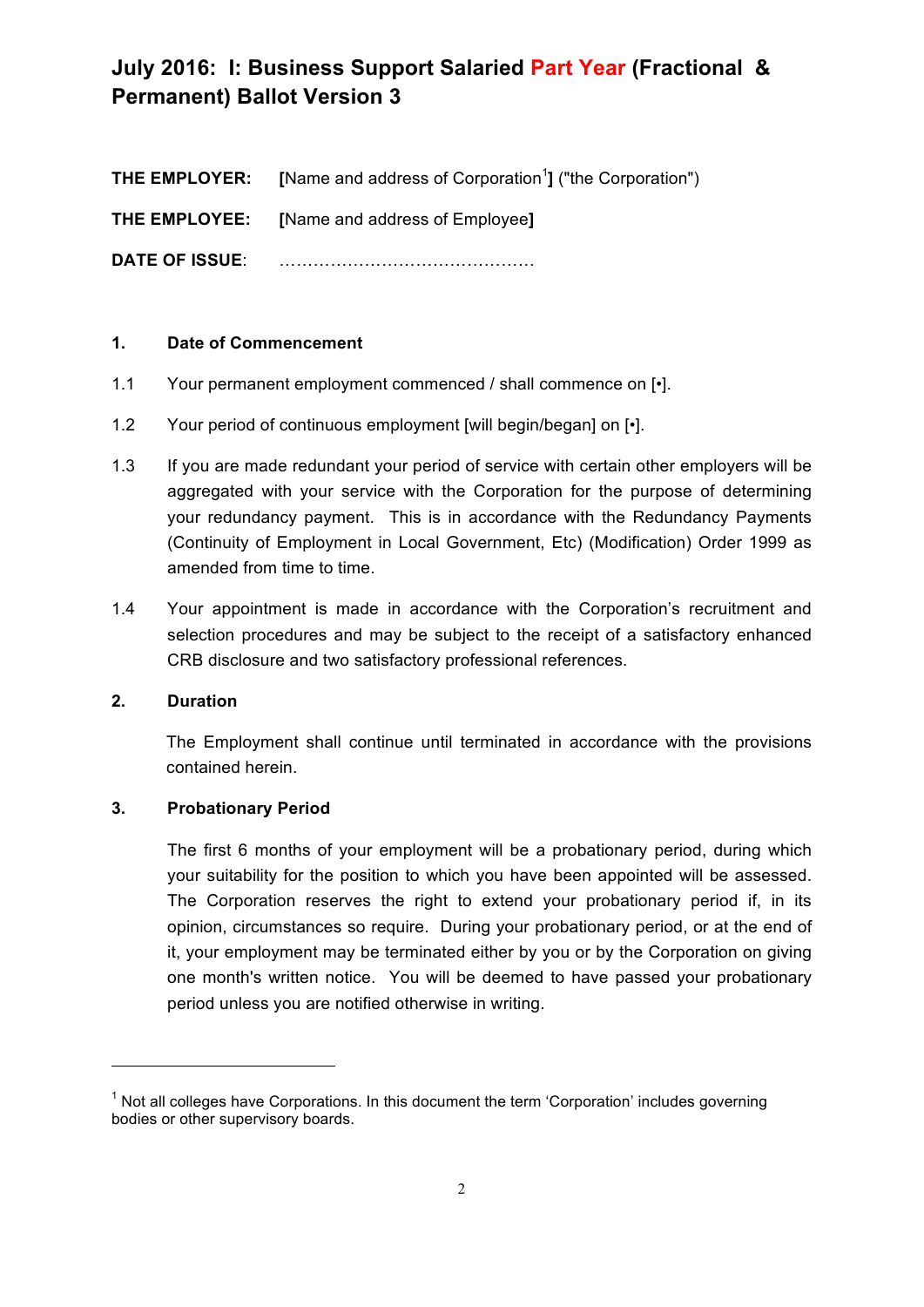### **4. Duties**

- 4.1 You will be employed as [job title] and your duties are those as specified within your Job Description together with any lawful and reasonable instruction given to you.
- 4.2 You may be required in pursuance of your duties to perform services not only for the Corporation but also for any Subsidiary which the Corporation has or may acquire in the future.
- 4.3 You are expected to work flexibly and efficiently, to maintain the highest professional standards and to promote and implement the policies of the Corporation consistent with the role.
- 4.4 You will be expected to comply with any policies and procedures commensurate with your role which the Corporation may from time to time issue to ensure the efficient operation of its business and the welfare and interests of its students and employees.

### **5. Remuneration**

- 5.1 Your salary will be based on the Whole Time Equivalent salary of [INSERT £•] per annum in accordance with the pay scale pertinent to your role with your appointment on [INSERT GRADE]. Your pro-rata salary will be [INSERT £•] per annum based on the number of hours and weeks you are required to work as set out in Clauses 10.1 and 10.2 and includes payment in respect of your annual leave entitlement as set out in Clause 11.1. Your salary will be paid in even monthly payments throughout the year in arrears by direct credit transfer.
- 5.2 Your salary progression will be determined by the Corporation, in accordance with the salary scale pertinent to your role.
- 5.3 If you agree to work in excess of 37 hours in one week and those hours are not subject to a flexi-time arrangement, or an agreed working pattern, then you will be entitled to either, an overtime payment at the relevant rate or time off in lieu taken at a mutually agreed time, calculated in accordance with college policy.

### **6. Place of Work**

- 6.1 Your primary place of work will be the Corporation's premises at [INSERT •]. [Your duties will also require you to work at [INSERT list the locations].
- 6.2 In the event that there is an organisational need to change your primary place of work on an indefinite basis, this will be subject to consultation and agreement with you.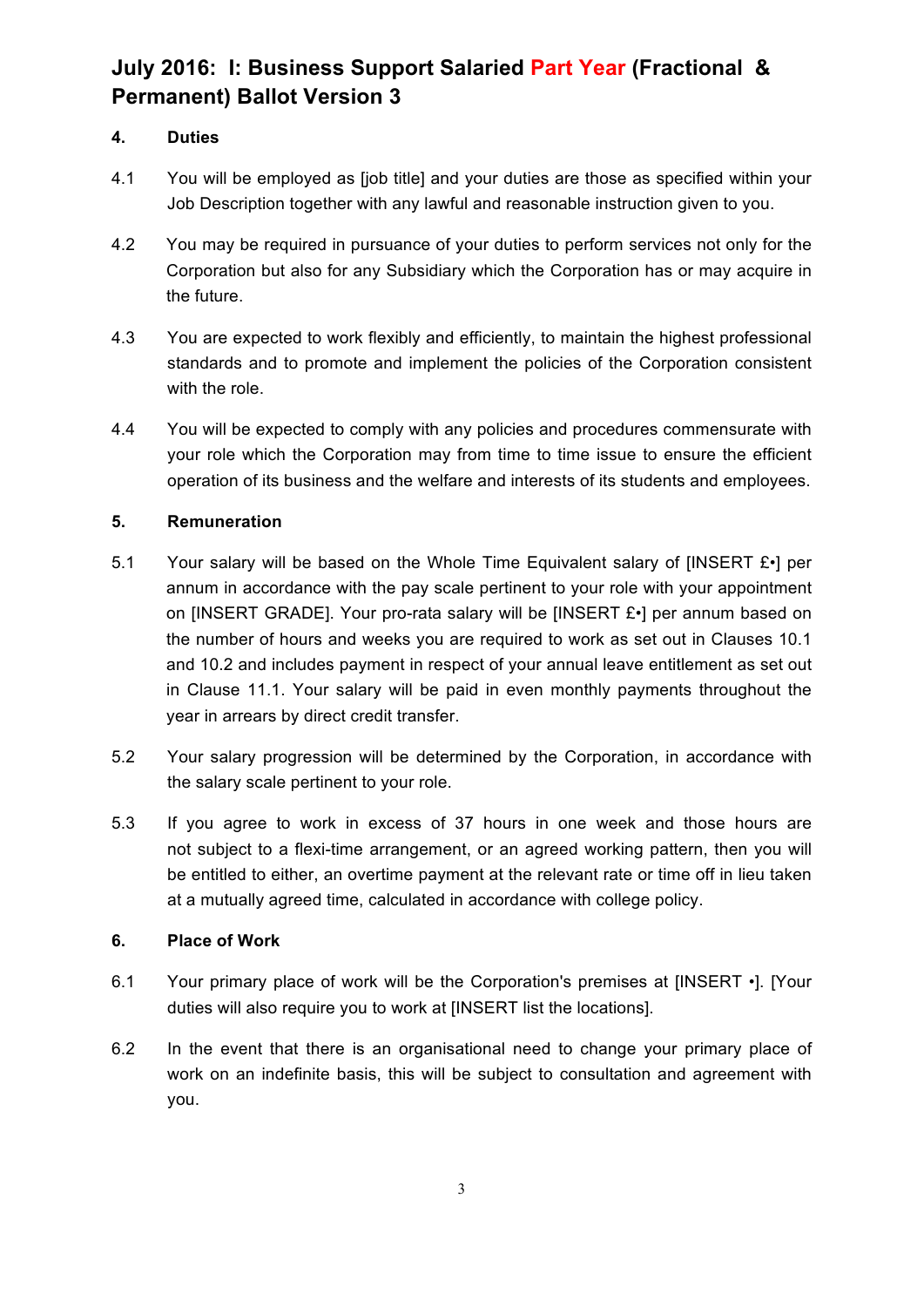### **7. Mobility**

- 7.1 There may also be a business need to travel and work on a temporary basis at any premises which the Corporation currently has or may subsequently acquire or at any premises at which it may from time to time provide services. This would be subject to discussion and agreement giving due regard to the following considerations:
	- The location and arrangements for travel and subsistence;
	- The length of the working day with increased travel time;
	- The hours of work;
	- The timescale and duration of the proposed arrangements;
	- The employee's personal and family circumstances.
- 7.2 From time to time you may be required to travel and work on a temporary basis at locations outside the UK and for a period of no more than 4 weeks subject to the arrangements set out in Clause 7.1.

### **8. Appraisal and Continuing Professional Development**

- 8.1 You are required to participate in the staff appraisal scheme approved by the Corporation;
- 8.2 You are required to participate in reasonable arrangements for your further training and development.
- 8.3 Full details of the Corporation's policy in relation to Continuing Professional Development can be found at [INSERT link].

### **9. Requirement for a Relevant Qualification**

The Corporation will review with you, either prior to commencement of employment or shortly thereafter, the qualifications required for the post and will provide such assistance as it deems reasonable to enable you, if required, to secure requisite qualifications. In the event that you fail to secure the requisite qualifications within the period specified, the Corporation may have no alternative but to terminate your employment and to this end the Corporation reserves the right notwithstanding any other provisions of this contract, to terminate your employment by giving notice in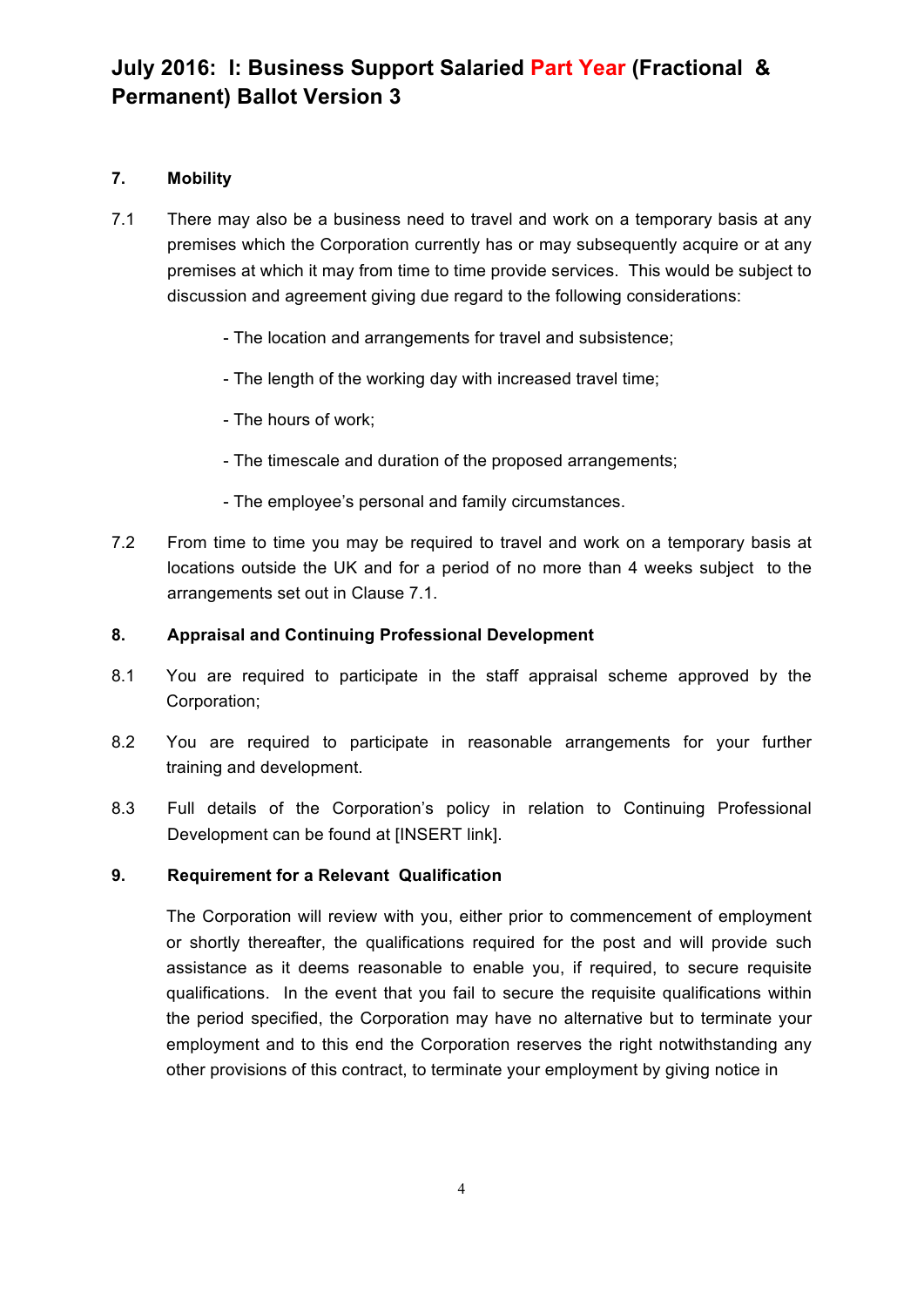accordance with Clause 35.1.

### **10. Working Hours**

- 10.1 You will be expected to work such hours as are reasonably necessary for the proper performance of your duties and responsibilities, with a normal working week of [INSERT] hours. The normal working week is Monday to Friday, and in some cases Saturday and/or Sunday by agreement.
- 10.2 You will work [INSERT •] number of weeks per annum.
- 10.3 You may sometimes be requested to work on a Bank or Public Holiday, in which case you will be given time off in lieu, should you agree to this or payment at an enhanced rate in accordance with the Corporation's policy.
- 10.4 Where you agree to work additional hours, the terms set out in Clause 5.3 will apply.
- 10.5 Your normal pattern of work including the weeks you are required to work are set out in your letter of appointment. Any changes to your normal working pattern will be by agreement between you and your line manager.

#### **11. Holidays**

- 11.1 You are entitled to [INSERT WEEKS] paid annual leave in each holiday year (being the period from 1st September to 31st August), which includes your pro-rata entitlement to Bank and Public Holidays normally observed in Wales. Your holidays are derived from a full time equivalent entitlement of 28 days rising to 32 days after five full holiday years of continuous service, and 8 Bank and Public Holidays normally observed in Wales.
- 11.2 You will be required to take your annual leave outside term-time.
- 11.3 The Corporation reserves the right to schedule a number of closure days in the Annual Calendar, in the interest of efficiency. Where the total number of such days do not exceed 5 per annum, you will not be required to use your annual leave entitlement. Where the Corporation schedules more than 5 such days per annum, days in excess of 5 must be taken as part of your annual leave.
- 11.4 In the holiday year in which your employment commences or terminates, your holiday entitlement will accrue on a pro-rata basis paid at a rate of  $1/260<sup>th</sup>$  of your salary. If, on the termination of your employment, you have exceeded your accrued holiday entitlement including Bank and Public Holidays up to the date of termination, the Corporation will be entitled to deduct the excess from your final salary payment. If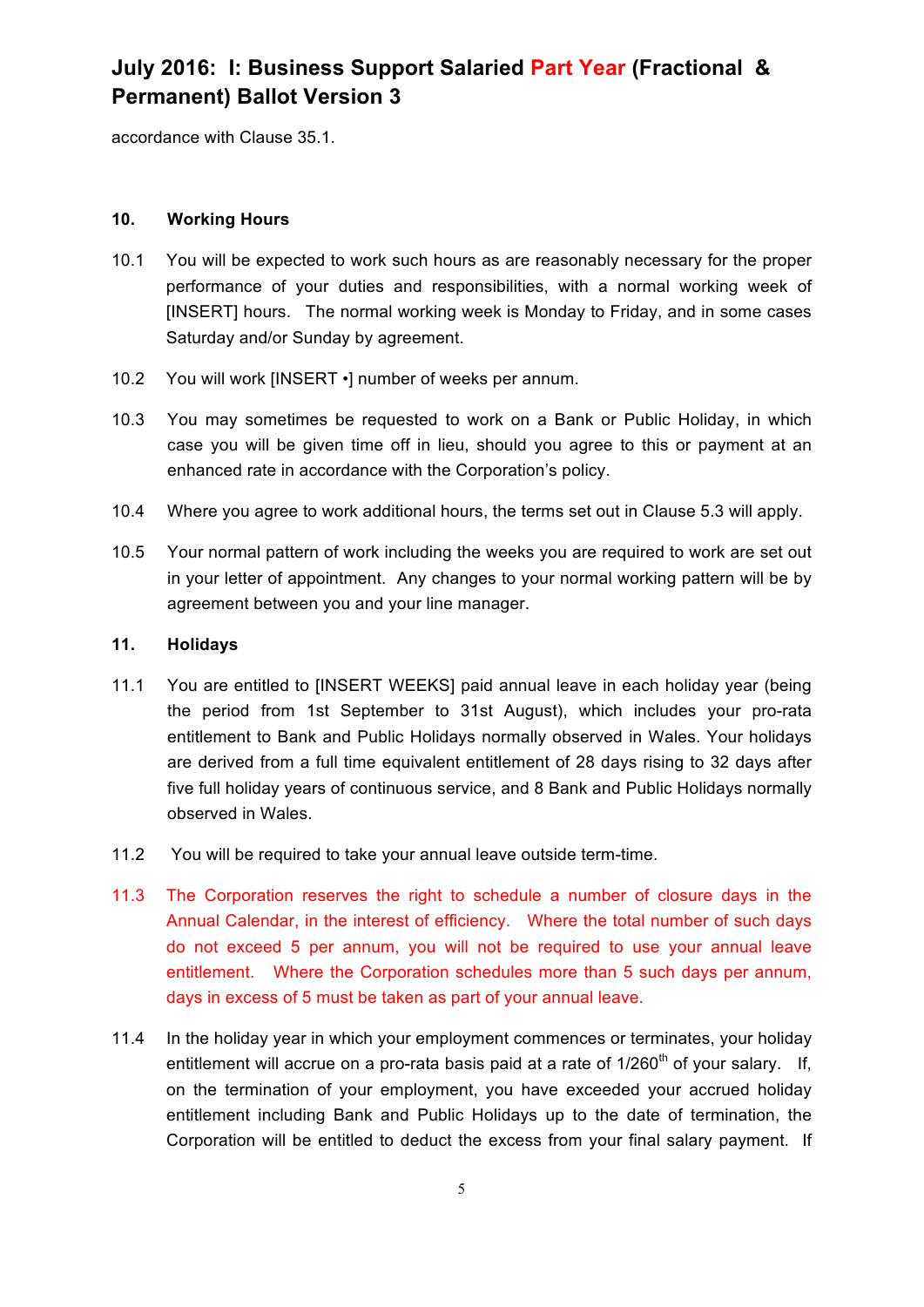you have any unused holiday entitlement, the Corporation will require you to take it during your notice period unless it agrees to pay you the appropriate sum in lieu.

- 11.5 If the Corporation terminates your employment by reason of gross misconduct in accordance with Clause 35.3 any payment due for outstanding holiday entitlement shall be limited to your statutory entitlement under the Working Time Regulations 1998. Any paid holidays (including paid public holidays) taken shall be deemed first to have been taken in satisfaction of your statutory entitlement.
- 11.6If either party has served notice to terminate the appointment, the Corporation may require you to take any outstanding holiday entitlement during the notice period. Any outstanding holiday entitlement shall be deemed to be taken during any period of garden leave under Clause 35.4.
- 11.7 Holiday entitlement for one holiday year cannot be taken in subsequent holiday years unless otherwise agreed by the Principal. In some exceptional cases up to 5 days may be rolled forward, but only with the agreement of the Principal. Failure to take holiday entitlement in the appropriate holiday year will lead to forfeiture of any accrued holiday without any right to payment in lieu thereof*.*
- 11.8 If you are not able to take holiday entitlement due to sickness, accrual of holiday entitlement will be restricted to 28 days pursuant to the statutory requirements of the Working Time Regulations 1998 which will be paid in lieu (on termination of employment only) or carried over by agreement with Corporation's Human Resources on receipt of confirmation from your G.P.

### **12. Expenses**

Expenses which you incur in the proper performance of your duties will be reimbursed by the Corporation providing that they have been approved in advance by your line manager and are matched by signed and approved receipts in accordance with the Corporation's Financial Regulations which can be obtained from [INSERT LOCATION].

#### **13. Pension**

You will automatically become a member of the LGPS unless you choose otherwise. If you elect not to be a part of the scheme you must complete the appropriate opt out form available from the Pensions Department at [insert the relevant contact details ]. Should you choose not to join the LGPS the Corporation is still obliged to comply with the employer duties under Part 1 of the Pensions Act 2008 and will automatically enrol or re-enrol you into a Pension scheme as and when required by law.

#### **14. Deductions**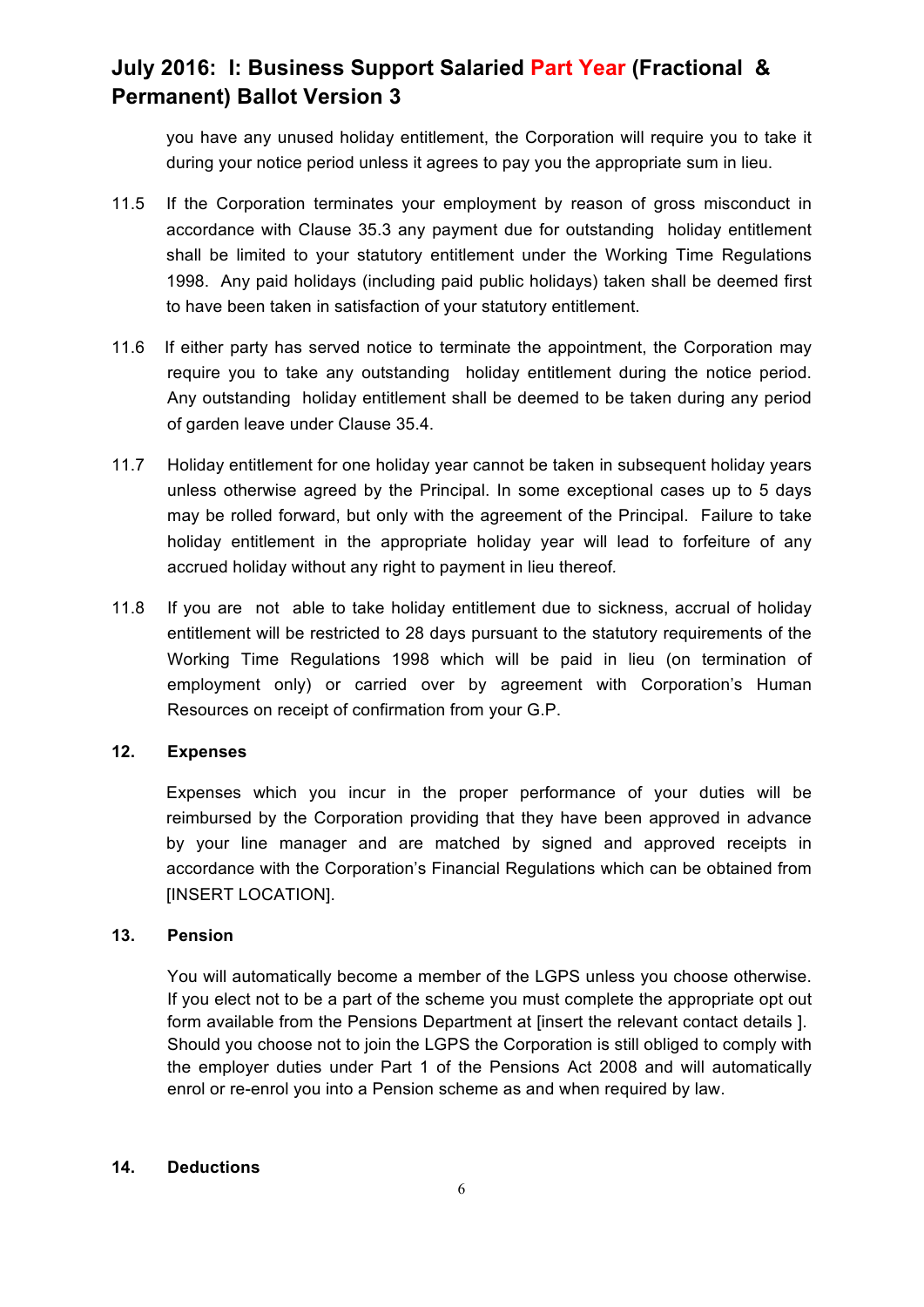For the purposes of the Employment Rights Act 1996, you hereby authorise the Corporation to deduct from your salary or any other payments due to you any agreed sums due from you to the Corporation, including any overpayments, loans or advances made to you by the Corporation. You will be provided with a deduction schedule accordingly.

#### **15. Sickness**

- 15.1 If you are absent from work due to sickness or injury, you may be eligible to receive sick pay in accordance with the Corporation's Sickness Policy. Further details in respect of sickness may be obtained from [INSERT LOCATION]
- 15.2 The payment of sick pay is subject to your compliance with the Corporation's rules for the notification and verification of sickness absence, which are set out in the Sickness Policy.
- 15.3 The Corporation has the right to require you to attend a medical examination by a doctor or occupational health specialist nominated by the Corporation, in particular but not limited to circumstances where you are absent on long term sickness. The Corporation reserves the right to cease to make payments of sick pay in the event that you repeatedly fail to attend at such an appointment having been requested to do so, without reasonable justification.
- 15.4 If you receive compensation following an injury or accident which occurred outside work for loss of earnings, you will be required to repay to the Corporation compensation paid for such loss of earnings, up to the value of sick pay received less your statutory entitlement.

### **16. Maternity Leave**

If you become pregnant, you will be eligible to take maternity leave and may qualify for employer and/or statutory maternity pay. Full details of the Corporation's Maternity Policy and the procedures with which you must comply in order to exercise your rights under it are available from [INSERT LOCATION].

### **17. Paternity Leave**

Where your Spouse/Partner becomes pregnant, you will be eligible to take paternity leave and receive paternity pay. Full details of the Corporation's Paternity Leave Policy and the procedures with which you must comply in order to exercise your rights under it are available from [INSERT LOCATION].

### **18. Parental Leave**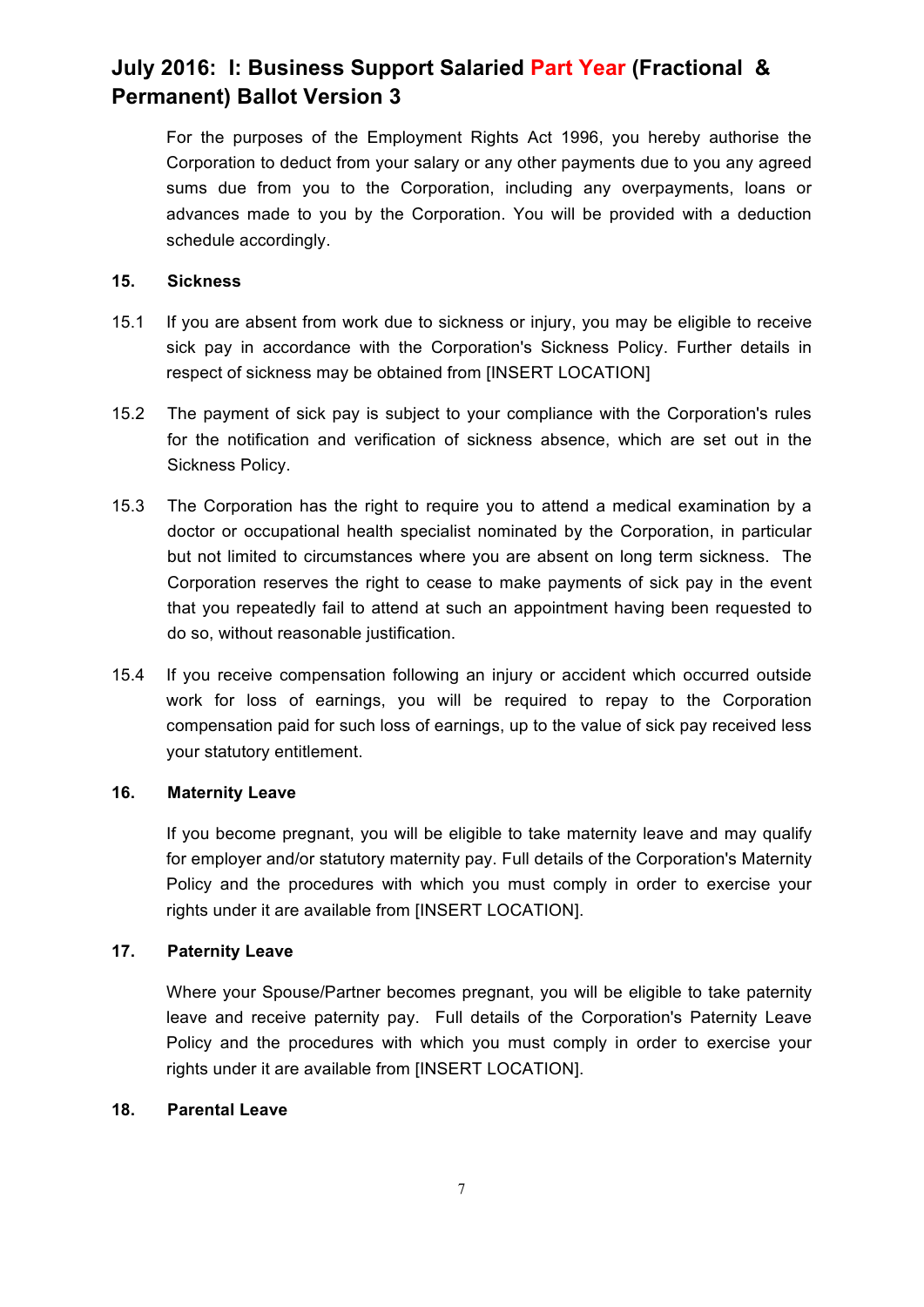You will be entitled to take parental leave in accordance with the Maternity and Parental Leave Regulations 1999, as amended, or alternatively in accordance with any policy or procedure on this subject which has been adopted by the Corporation. Further details in respect of parental leave may be obtained from [INSERT LOCATION].

### **19. Adoption Leave**

If you adopt a child, you may be eligible to take adoption leave and receive adoption pay. Full details of the Corporation's Adoption Policy and the procedures with which you must comply in order to exercise your rights under it are available [INSERT LOCATION].

#### **20. Health and Safety**

The Corporation recognises and accepts its responsibilities as an employer to ensure, so far as is practicable, the health, safety and welfare of all its employees. A copy of the Health and Safety Policy, subject to amendment from time to time, can be obtained from [INSERT LOCATION]. You are responsible for familiarising yourself with the policy and adhering to the health and safety rules in the workplace.

#### **21. Exclusivity of Service**

- 21.1 You are required to devote your time, full attention and abilities to your duties during your contracted working hours and to act in the best interests of the Corporation at all times
- 21.2 You are required to notify the Corporation's Human Resources Department in writing of any other employment or paid activities that you currently undertake or intend to undertake for the duration of this contract.
- 21.3 The Corporation reserves the right to refuse permission to undertake such employment or paid activities where the following applies.
	- (i) there is a conflict or competition with the work of the Corporation
	- (ii) it involves the use of Corporation property
	- (iii) it prevents the effective undertaking of your duties for the Corporation
	- (iv) it contravenes the Working Time Regulations 1998;
	- (v) it poses a risk to the Corporation's reputation.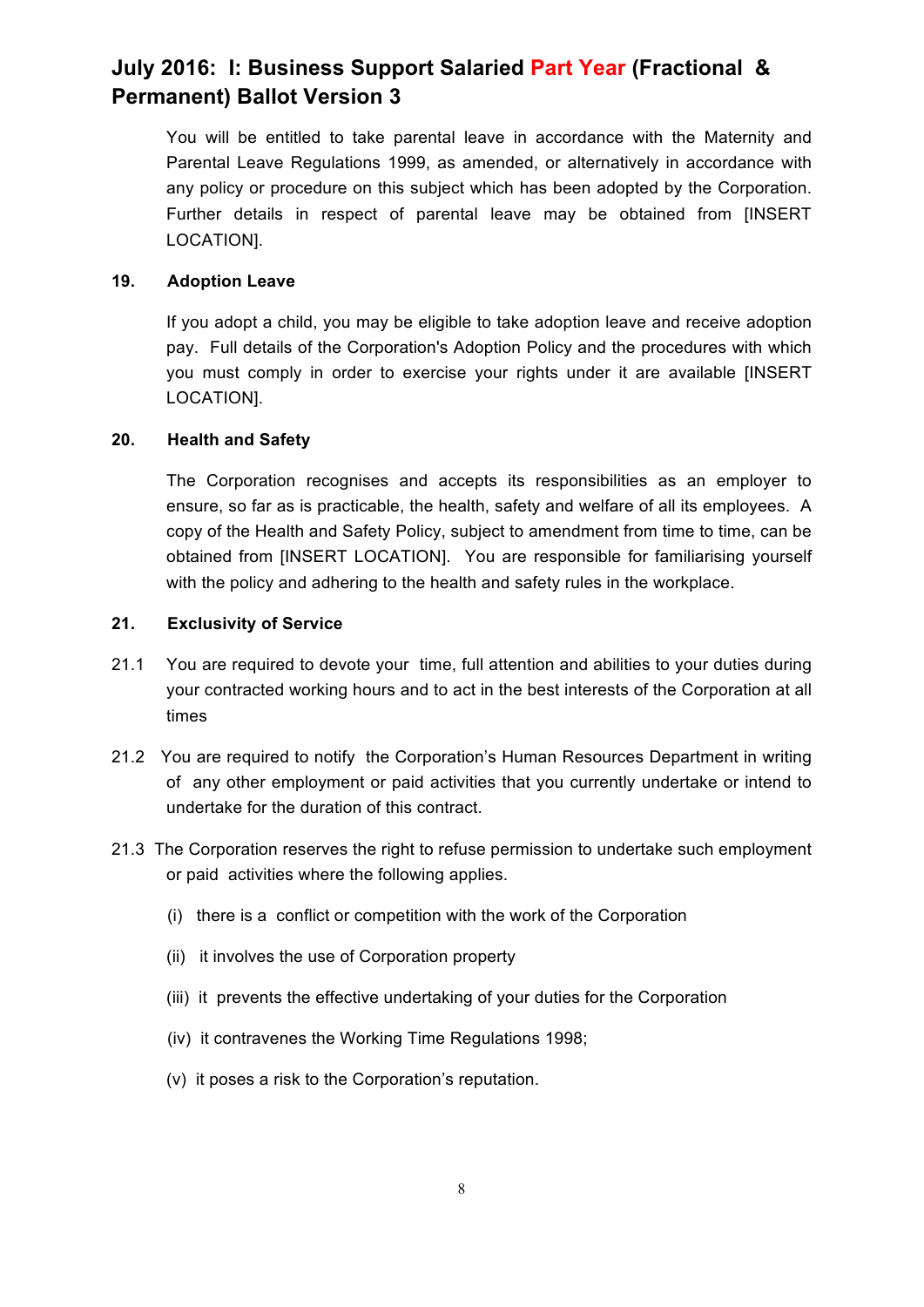- 21.4 If you have any doubts about possible conflicts of interest you must consult the Human Resources Department and where required obtain written permission from the Principal.
- 21.5 Where paid leave of absence is granted to undertake activity for another organisation any payment (expenses exempt) received in respect of that activity must be transferred to the Corporation.

### **22. Confidentiality**

- 22.1 You shall not either during your employment (except in the proper performance of your duties), nor at any time after its termination, use for your own purposes (or for any purposes other than those of the Corporation) or divulge to any person, corporation, company or other organisation whatsoever any confidential information belonging to the Corporation or to any Subsidiary or relating to its or their affairs or dealings which may come to your knowledge during your employment. This restriction shall cease to apply to any information or knowledge which may come into the public domain after the termination of your employment, other than as a result of unauthorised disclosure by you or by any third party. The Trade Union and Labour Relations (Consolidation) Act 1992 (TULR(C)A 1992) requires employers to disclose information for the purposes of collective bargaining to accredited representatives of recognised trade unions. This restriction shall not apply to any use or disclosure authorised by the Corporation or required by law or in furtherance of a legitimate trade union activity.
- 22.2 Confidential information shall include (but shall not be limited to) the following:
	- (a) Information concerning the services offered or provided by the Corporation or any Subsidiary including the names of any persons, companies or other organisations to whom such services are provided, their requirements and the terms upon which services are provided to them (save that such information shall not be regarded as confidential once it has been published in any prospectus or other document which is available to members of the public).
	- (b) The Corporation's marketing strategies and business plans or those of any Subsidiary and the marketing strategies and business plans of other Corporations or governing bodies involved in collaborative partnerships if appropriate.
	- (c) Any information relating to a proposed reorganisation, expansion or contraction of the Corporation's activities (or those of any Subsidiary) including any such proposal which also involves the activities of any other corporation or organisation.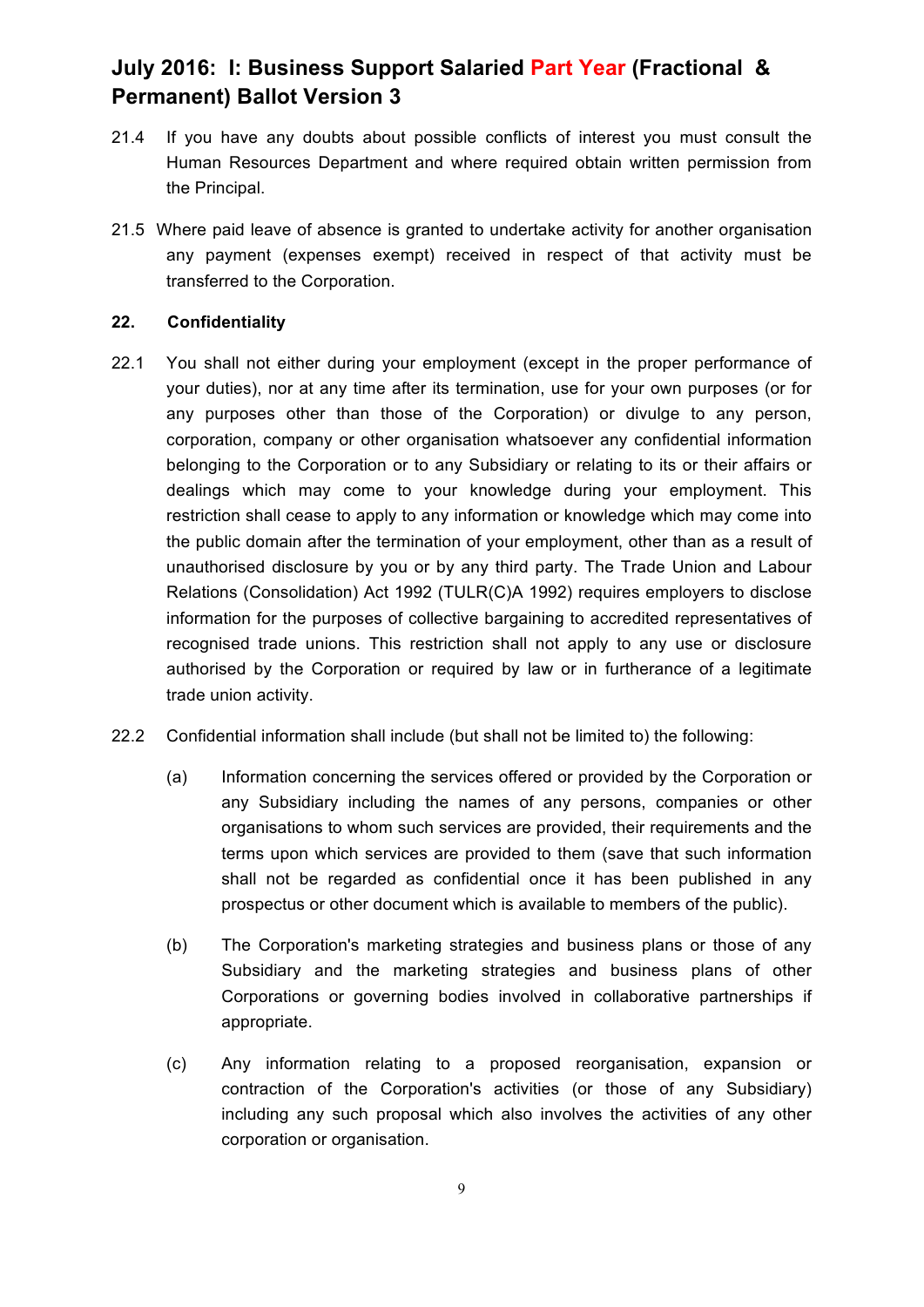(d) Financial information relating to the Corporation or any Subsidiary (save to the extent that such information is included in published audited accounts).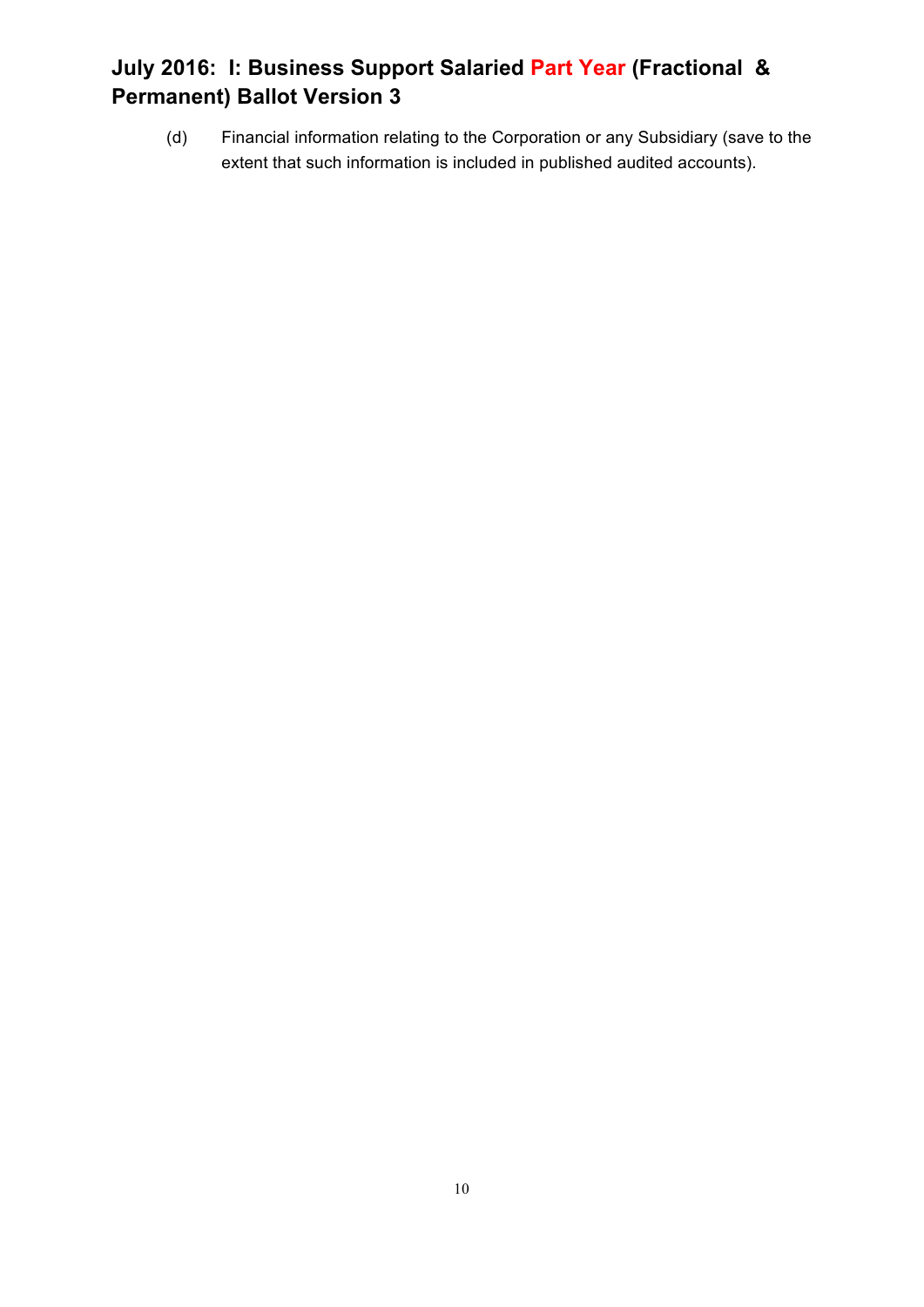- (e) Details of:
	- (i) Employees of the Corporation or any Subsidiary, the remuneration and other benefits paid to them and their experience, skills and aptitudes and/or
	- (ii) Any arrangements for the supply of personnel to the Corporation or any Subsidiary by a third party provider.
- (f) Any information which you have been told is confidential or which you might reasonably expect to be confidential.
- (g) Any information which has been given to the Corporation or any Subsidiary in confidence by students or other persons, companies or organisations.
- 22.3 Notwithstanding the above, the Corporation affirms that professional staff have freedom within the law to question and test received wisdom relating to academic matters, and to put forward new ideas, and controversial or unpopular opinions about academic matters without placing themselves in jeopardy or losing the jobs and privileges they have at the Corporation.
- 22.4 All records, documents and other papers (together with any copies or extracts thereof) made or acquired by you in the course of your employment shall be the property of the Corporation and must be returned to it upon request on the termination of your employment.
- 22.5 Nothing in this contract, and in particular this Clause 22, is intended to prejudice your rights in relation to any protected disclosure under the meaning of Section 43A of the Employment Rights Act 1996, as amended from time to time ( Whistleblowing).
- 22.6 Any request received by you under the Freedom of Information Act 2000 will be forwarded to [your Line Manager/HR Department/Information Officer] for consideration. Under no circumstances should you respond to such a request directly.

### **23. Data Protection**

You agree to abide by the Corporation's Data Protection Policy available at [INSERT LINK] as amended from time to time and the provisions of the Data Protection Act 1998 when handling personal data in the course of employment including personal data relating to any employee, student, client, supplier or agent of the Corporation or any subsidiary.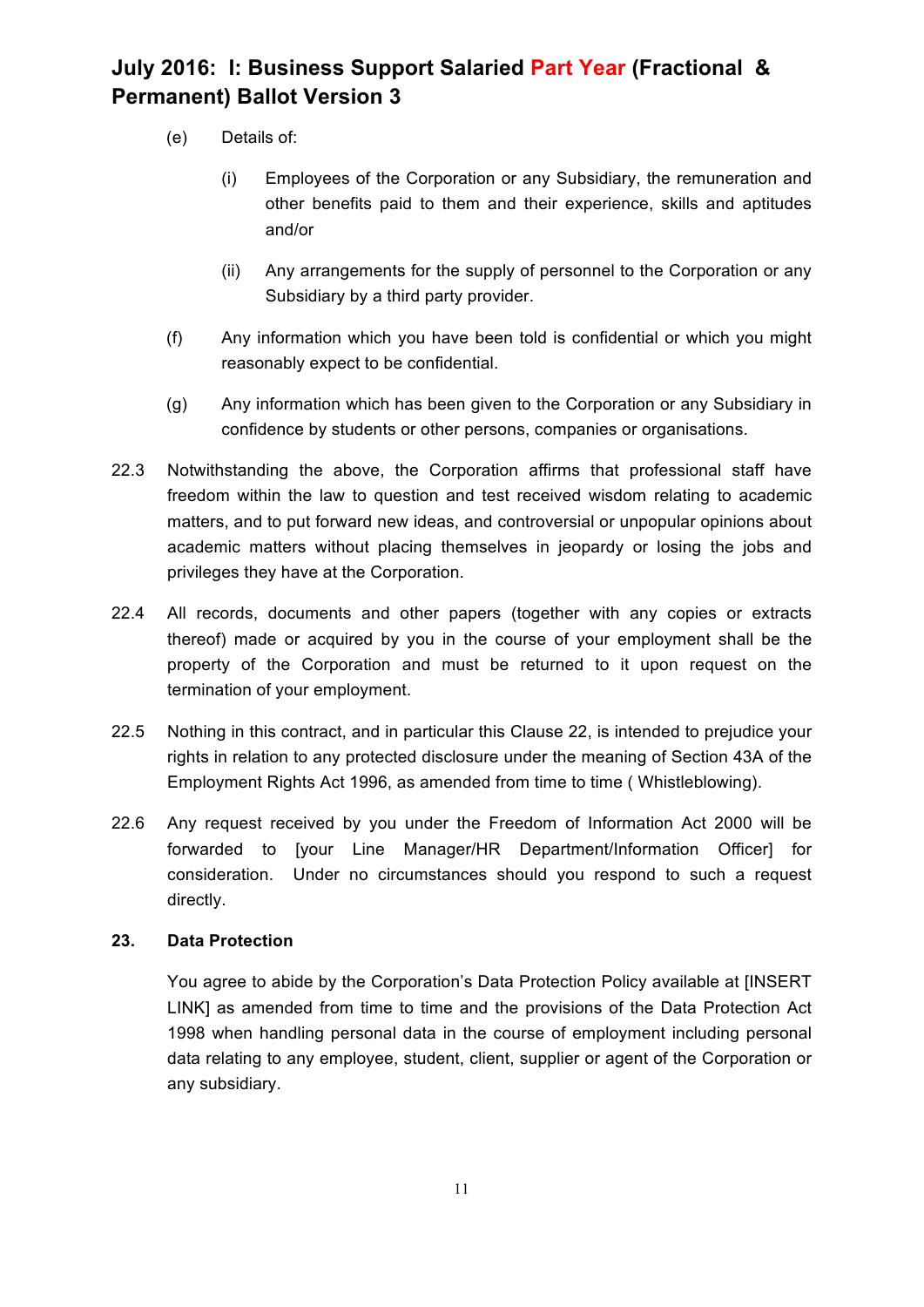### **24. Copyright,**

- 24.1 The copyright in all records documents and course materials produced or made by you in the course of your employment after your appointment to the College shall belong to the Corporation.
- 24.2 The copyright of any work or design compiled, edited or otherwise brought into existence by you as a scholarly work for the purposes of furthering your professional career shall belong to you; 'scholarly work' includes items such as books, contributions to books, articles and conference papers, and shall be construed in the light of the common understanding of the phrase in further and higher education.

#### **25. Grievances**

- 25.1 If you have a grievance relating to your employment, you are entitled to invoke the Corporation's Grievance Procedure which is available from [INSERT LOCATION].
- 25.2 You may from time to time be required to participate in some capacity in an employee grievance.

#### **26. Disciplinary Procedures**

- 26.1 The Corporation expects reasonable standards of performance and conduct from its employees. Details of the Corporation's Procedures can be found at [INSERT LOCATION] together with the Staff Code of Conduct.
- 26.2 You may from time to time be required to participate in some capacity in a disciplinary procedure.

### **27. Capability Procedures**

The Corporation has procedures in place designed to assist and encourage all employees to achieve and maintain standards of job performance. The aim is to ensure consistent and fair treatment for all and to assist any employee who is considered to be experiencing difficulties in performing satisfactorily the duties required of the post to which s/he was appointed. Details of the Corporation's Procedures can be found at [INSERT LOCATION]

### **28. Protected Disclosures - Whistleblowing**

If you have concerns regarding activities including but not limited to malpractice, fraud or corruption within the Corporation and /or any of its subsidiaries you should refer to the Corporation's Whistleblowing Policy which can be found at [INSERT LOCATION] to assist you in raising your concerns.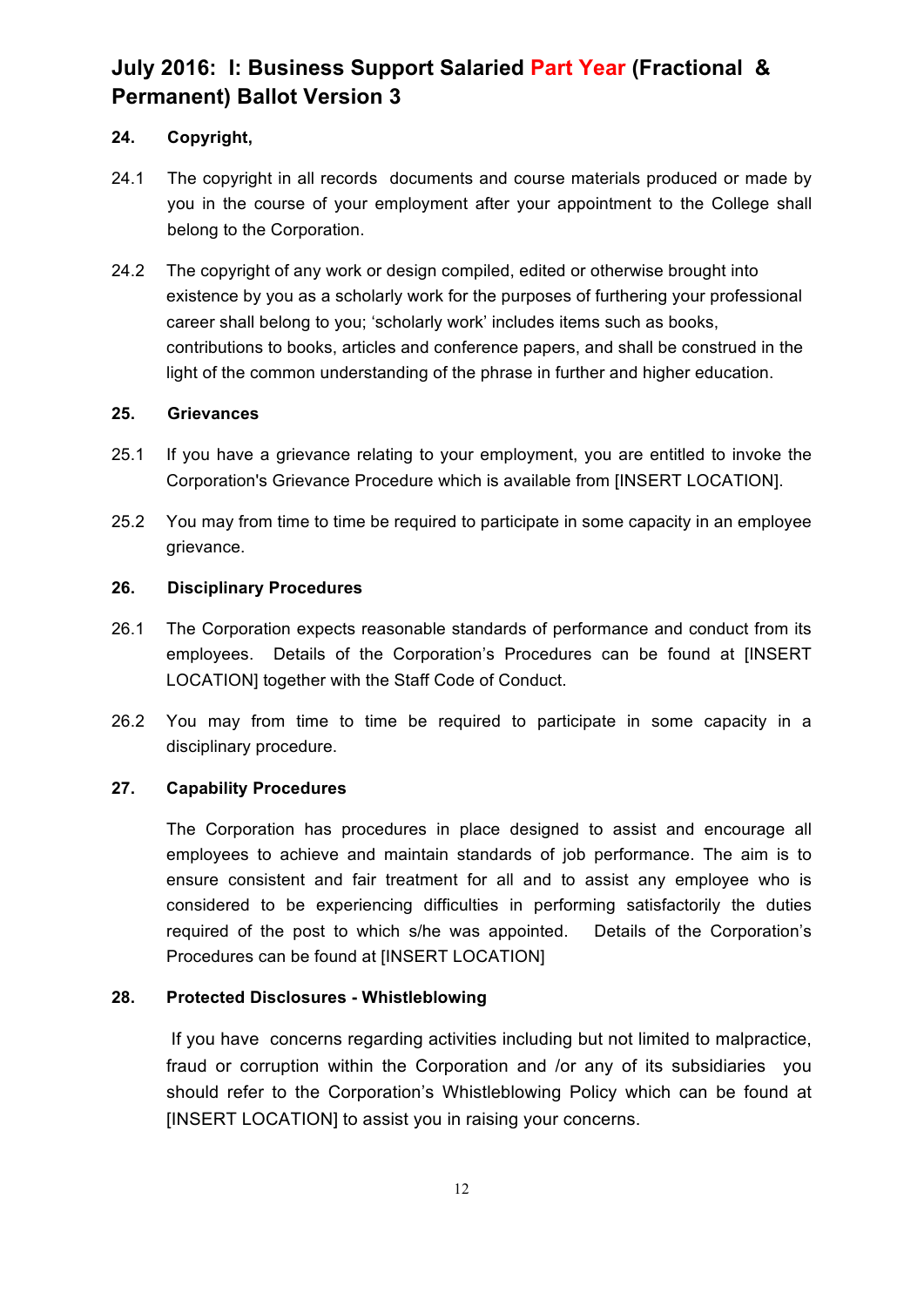#### **29. Safeguarding Children and Adults**

The Corporation has policy and procedures in place which set out the statutory safeguarding responsibilities of Further Education Colleges, as well as good practice recommendations, in relation to children and adults. All employees are required to adhere to the Corporation's Safeguarding Policy and associated procedures and guidance, which may be varied by the Corporation from time to time. Details can be found at [INSERT LOCATION].

#### **30. Social Networking**

The employee should be aware that the internet is provided primarily for business use. The Corporation recognises that many employees use the internet, including social media for personal and business purposes. The Employee should therefore have due regard to the Corporation's Social Media and/or Email Policy and/or Acceptable Usage Policy when using the internet including social media for personal and business purposes.

#### **31. Monitoring of Telecommunications**

In accordance with the Corporation's policies, the Corporation has the right to monitor any and all aspects of its telephone and computer systems that are made available to you and to monitor, intercept and/or record any communications made by you, including any type of telephone, e-mail or Internet communications, for any purposes authorised under the Telecommunications (Lawful Business Practice) (Interception of Communications) Regulations 2000 and any amending or supplementary legislative or regulatory requirements.

#### **32. Criminal Acts**

In the event that you are under caution, arrested, charged with, and/or convicted of, a criminal act, you will advise the Corporation's Human Resources Department immediately. Failure to do so may result in disciplinary action.

### **33. Anti-Bribery and Corruption**

- 33.1 Every employee and individual acting on the Corporation's behalf is responsible for maintaining the Corporation's reputation and for conducting their duties honestly and professionally. In accordance with this, you are required to adhere to the Corporation's Anti-Bribery Policy. Details can be found at [INSERT LOCATION]
- 33.2 You agree that you will report any suspicious conduct that may amount to a bribe being offered, promised, given, requested or accepted (either involving you or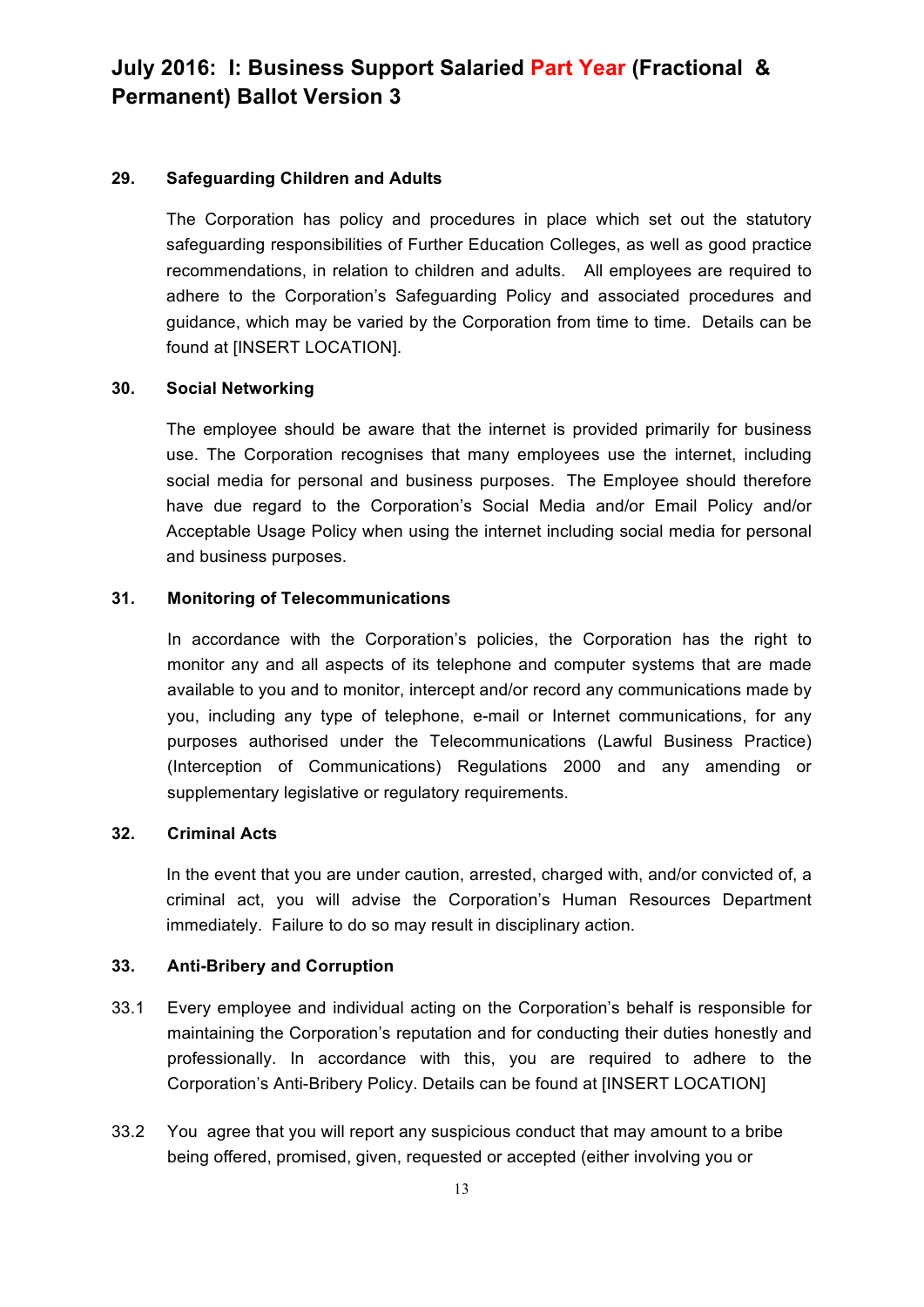another employee or person acting for, or on behalf of, the Corporation) immediately to the relevant individuals within the Corporation in accordance with the Anti-Bribery procedures.

### **34. Trade Union Membership**

- 34.1 You have the right to belong to a trade union of your choice. The following trade union[s] are currently recognised by the Corporation for Staff: [ENTER TU DETAILS AND RELEVANT BARGAINING GROUP ].
- 34.2 The Corporation will provide information to the recognised trade unions to allow them to organise within the college. Your details will be provided unless you notify us, in writing, that you do not wish your name to be provided.

### **35. Termination of Employment**

- 35.1 After the successful completion of any probationary period, the Corporation may terminate your employment by giving you in writing whichever the greater is of:
	- (a) 1 month's notice
	- (b) one week's notice for each year of service, up to a maximum of 12 weeks' notice.
- 35.2 You may terminate your employment at any time by giving the Corporation 1 months' notice in writing.
- 35.3 The Corporation may terminate your employment without notice or without compensation in lieu of notice if you are found guilty of gross misconduct.
- 35.4 During any period of notice of termination (whether given by you or the Corporation), the Corporation shall be under no obligation to assign any duties to you and shall be entitled to exclude you from its premises ("garden leave"), although this will not affect your right to receive your normal salary and other contractual benefits. If you are required to take "garden leave" during the notice period, Clause 21 shall continue to apply.

### **36. Return of Corporation Property**

36.1 Upon the termination of your employment (for whatever reason) you hereby agree to return to the Corporation all [documents, student work, IT equipment, books, office equipment, keys, security passes, credit cards, college car *– delete/amend as appropriate*] and any other property belonging to the Corporation. This includes all documents and information whether stored electronically or as hard copy.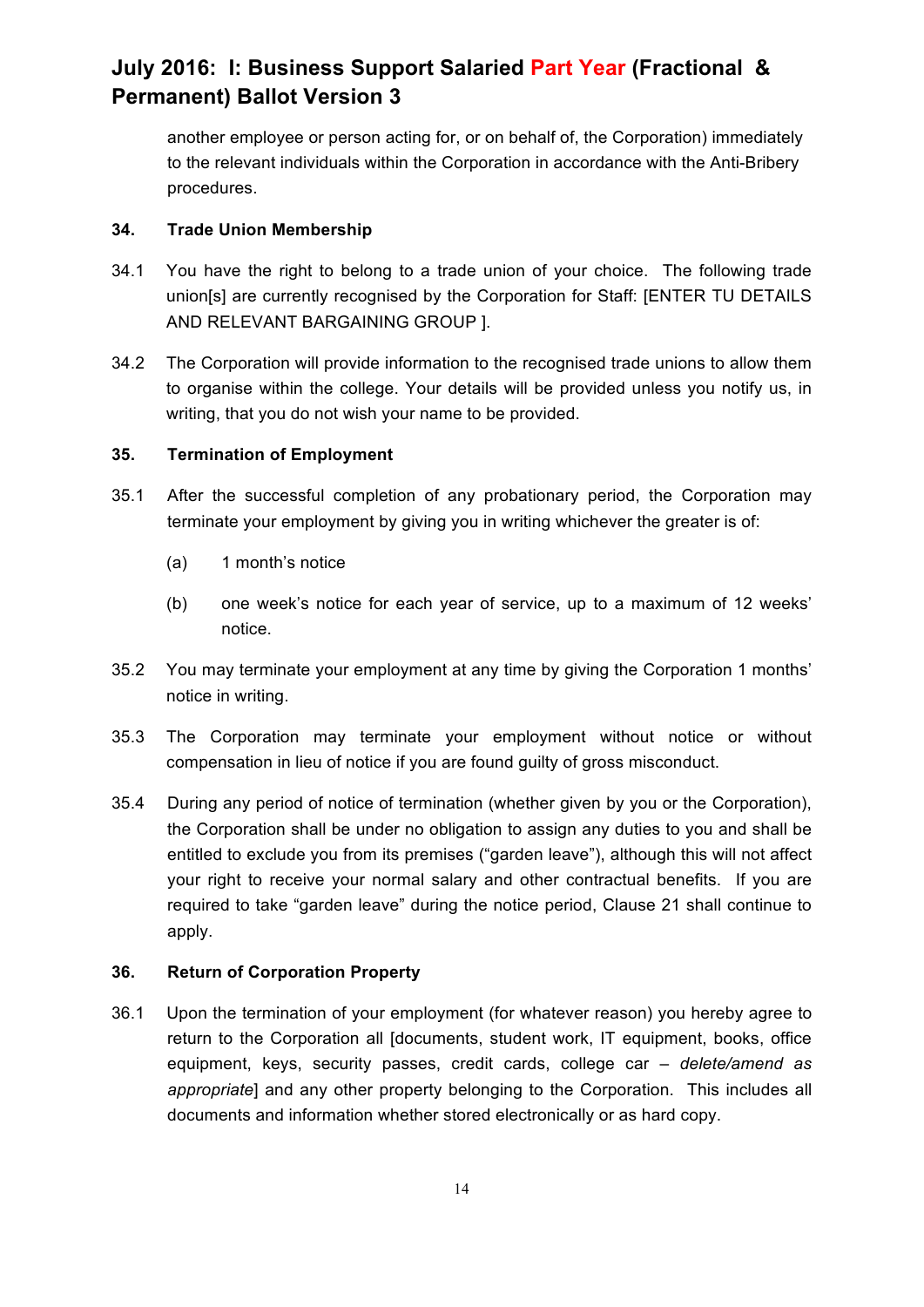- 36.2 All Corporation property must be returned no later than your last date of employment with the Corporation. You are also required to return to the Corporation any college property that may come into your possession after your employment ends.
- 36.3 It is your responsibility to return Corporation property. With reference to Clause 14 (Deductions), you hereby agree that any failure to return such property will entitle the Corporation to withhold the whole or any part of any wages due to you from the Corporation up to the second hand replacement cost of the non-returned property'. The Corporation reserves the right to issue legal proceedings against you in the event that it is unable to recover, by way of a withholding of salary a sum representing up to the second hand replacement cost of the property which is unreturned.

#### **37. Collective Agreements**

National collective agreements which are currently in existence (as set out in Appendix 1) are expressly incorporated into this contract. These agreements may be varied from time to time following negotiations with the recognised trade unions through the Wales Negotiations Committee Further Education (WNCFE).

#### **38. Prior and subsequent agreements**

- 38.1 This Contract of Employment and Collective Agreements listed in Appendix 1 are in substitution for any previous letters of appointment or contracts of employment.
- 38.2 Any changes in the terms and conditions of employment applicable to staff appointed by the Corporation on the terms and conditions set out herein, which may be agreed after the date of this Contract between the Corporation and any trade unions recognised by the Corporation in respect of such staff, shall be incorporated automatically into your Contract of Employment.
- 38.3 Any future national collective agreements reached after the date of this contract through the WNCFE will be expressly incorporated into this contract in accordance with the procedures set out in the National Recognition Agreement.

#### **39. Interpretation**

In this contract "Subsidiary" means any company, association, society or other entity directly or indirectly controlled by the Corporation, for which purpose 'control' means either ownership of more than 50% of the voting share capital (or equivalent right of ownership) of such company, association, society or other entity or power to direct its policies and management whether by contract, statute or otherwise.

#### **40. Applicable Law**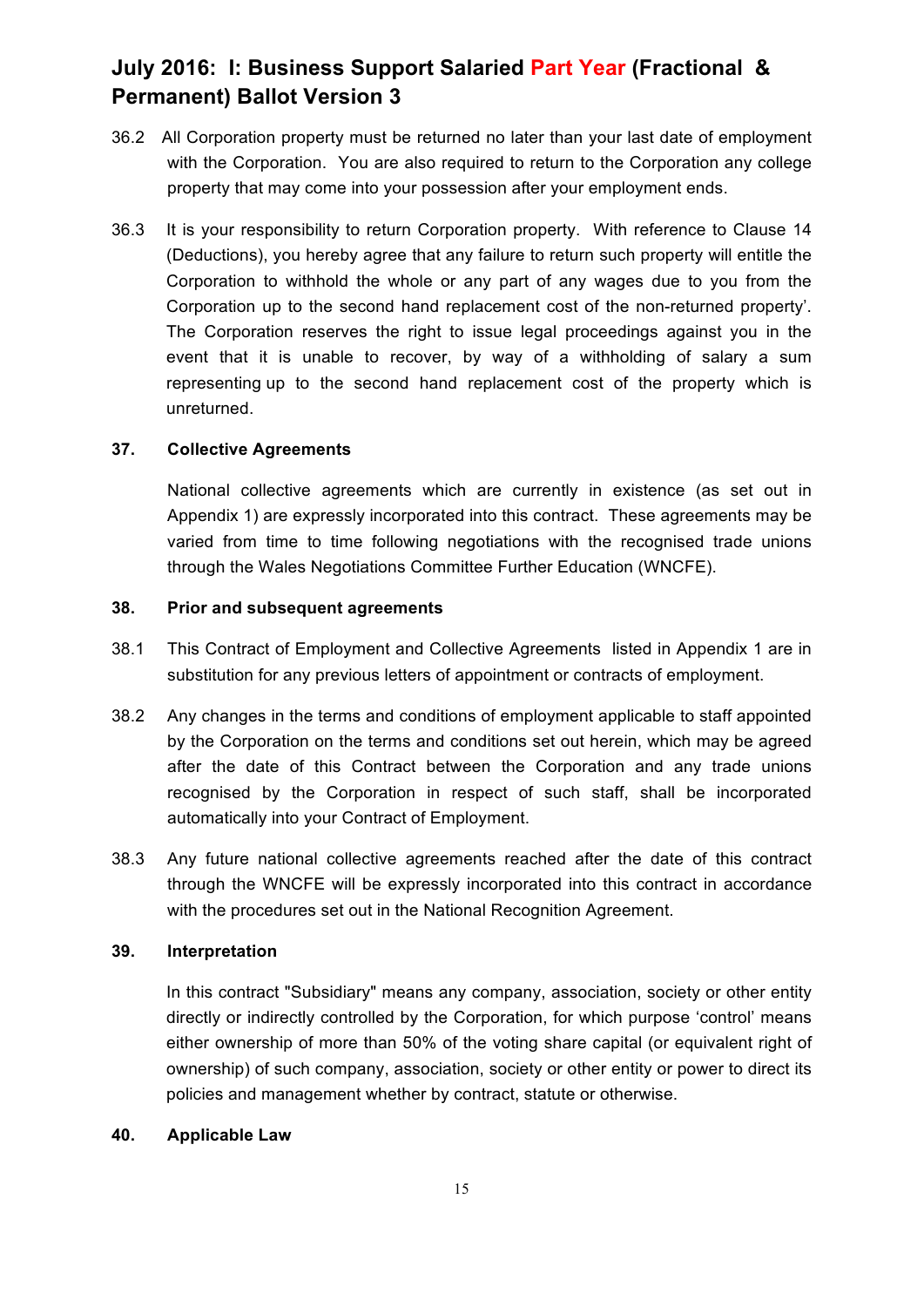English and Welsh law shall apply to this Contract and the parties to this Contract submit to the jurisdiction of the courts of England and Wales.

### **41. Reporting cases of misconduct or professional incompetence**

- 41.1 It is a statutory requirement for the Corporation to refer information to the Disclosure and Barring Service when an employee has been removed from regulated activity because the Corporation believes s/he has engaged in relevant conduct, or posed a risk of harm to children or vulnerable adults, or when an employee leaves their post in circumstances where they would or might otherwise have been removed because they harmed, or posed a risk of harm to a child or vulnerable adult.
- 41.2 In accordance with the Education (Supply of Information) (Wales) Regulations 2009 the Corporation will report to the General Teaching Council for Wales (or any successor body formed to monitor professional standards within the FE Sector), cases of misconduct, professional incompetence or conviction of a relevant offence of a registered teacher or member of staff, which results in the Corporation ceasing to engage the services of that person**.**

### **42. Education Workforce Council (EWC)**

You are required to be registered by the EWC. You are therefore subject to the rules and regulations of this body.

### **43. Post Termination Restrictions**

Either :

There are no Post Termination Restrictions for this post.

OR

The Post Termination Restrictions are set out in Appendix 2.

### **Declaration**

I hereby confirm my agreement to the terms and conditions set out above.

Signed : ............................................................. Date ……………………….. (Name of Employee) Signed : ...........................................................… Date …………………………..

(For and on behalf of the Corporation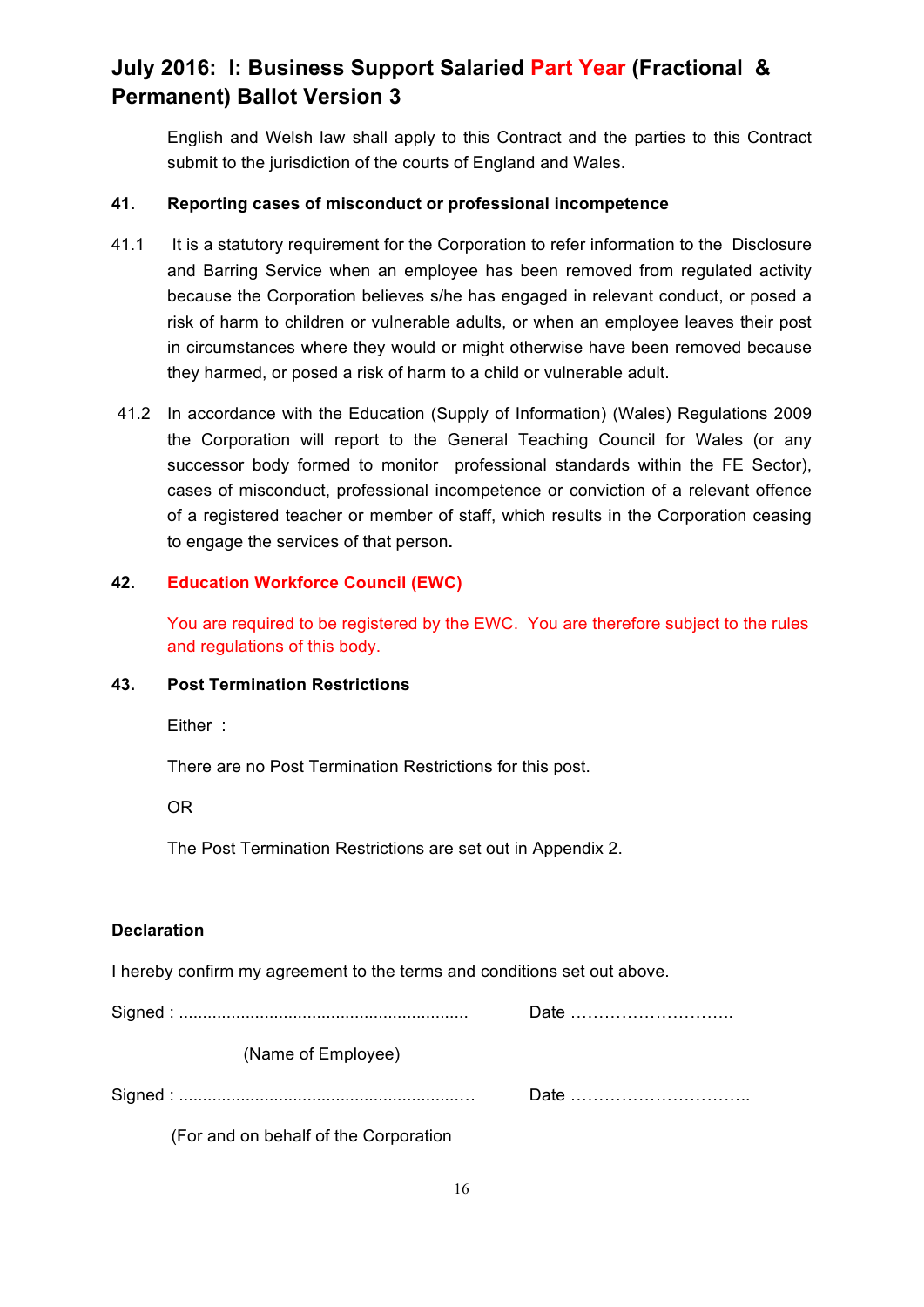### **Appendix 1 – Collective Agreements**

1. Agreement on the Employment of Instructor / Demonstrator Staff in FE Colleges and Institutions in Wales (2005)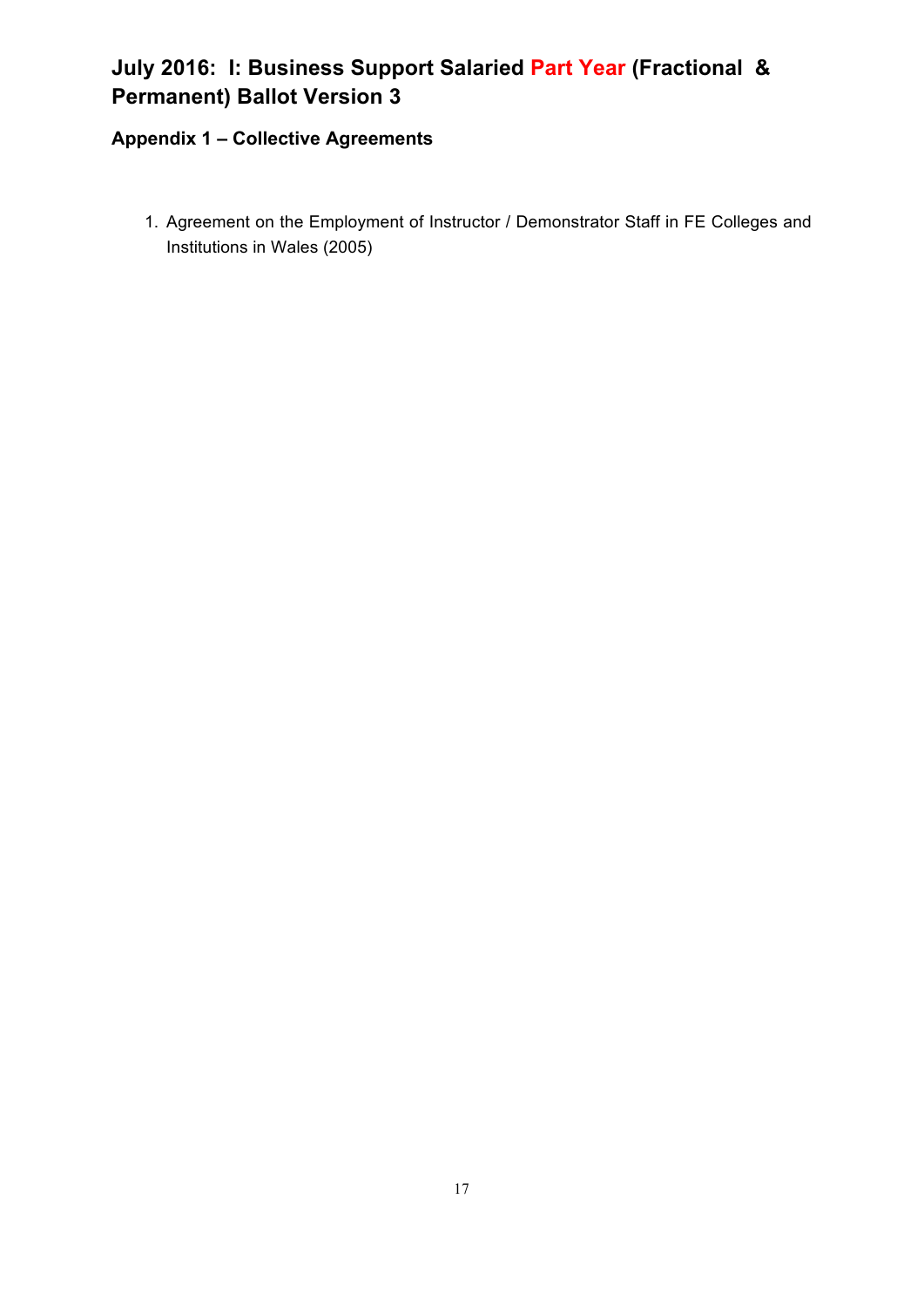### **Appendix 2**

### **1 Post-termination Restrictions**

- 1.1 For the purposes of Clause 1.2 below, the following words shall have the following meanings:
	- (a) "Client" shall mean any person, corporation, company or other organisation to whom or which the Corporation supplied services during the twelve months preceding the Termination Date and with whom or which, during such period, you had personal dealings in the course of your employment but shall exclude any such person who was enrolled as a student on a publicly funded course with the Corporation and any such organisation which distributes public funds for education and training purposes;
	- (b) "Restricted Services" shall mean any services which are the same as or similar to any services supplied by the Corporation with which your duties were concerned or for which you were responsible during the twelve months immediately preceding the Termination Date;
	- (c) "Termination Date" shall mean the date of termination of your employment.
- 1.2 You hereby undertake that you will not during a period of twelve months immediately following the Termination Date without the prior written consent of the Corporation whether by yourself, through your employees or agents or otherwise howsoever and whether on your own behalf or on behalf of any other person, corporation, company or other organisation, directly or indirectly:
	- (a) solicit business from or canvass any Client if such solicitation or canvassing is in respect of Restricted Services;
	- (b) supply Restricted Services to any Client;
	- (c) solicit or induce or endeavour to solicit or induce any person who is on the Termination Date employed by the Corporation in a managerial capacity or as a member of its academic staff to cease working for or providing services to the Corporation, whether or not any such person would thereby commit a breach of contract;
	- (d) employ or otherwise engage in the supply of Restricted Services to any Client any person who is on the Termination Date, or was during the twelve months preceding the Termination Date, employed by the Corporation in a managerial capacity or as a member of its academic staff.